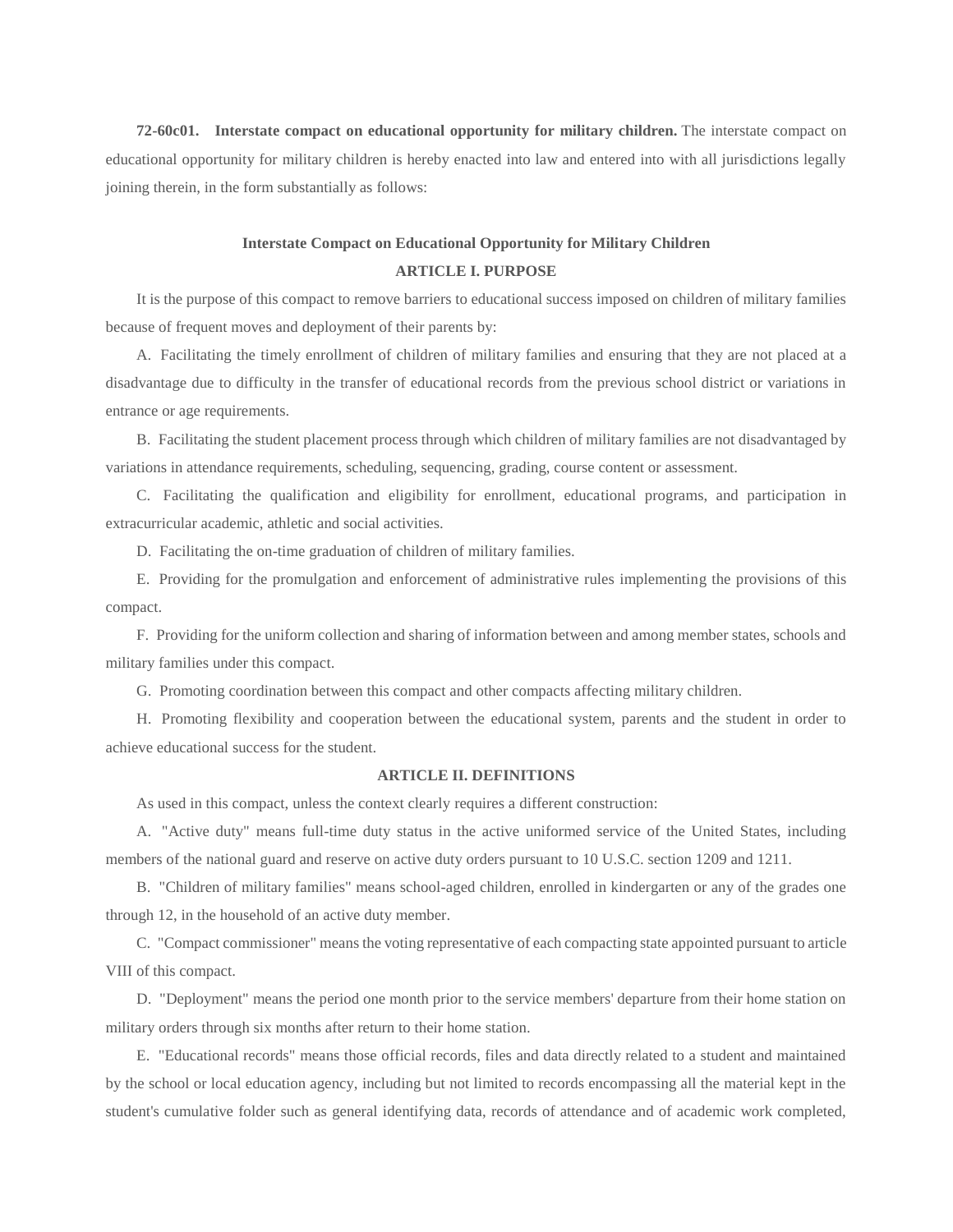records of achievement and results of evaluative tests, health data, disciplinary status, test protocols and individualized education programs.

F. "Extracurricular activities" means voluntary activities sponsored by the school or local education agency or an organization sanctioned by the local education agency. Extracurricular activities include, but are not limited to, preparation for and involvement in public performances, contests, athletic competitions, demonstrations, displays and club activities.

G. "Interstate commission on educational opportunity for military children" means the commission that is created under article IX of this compact, which is generally referred to as interstate commission.

H. "Local education agency" means a public authority legally constituted by the state as an administrative agency to provide control of and direction for kindergarten and grades one through 12 in public schools.

I. "Member state" means a state that has enacted this compact.

J. "Military installation" means a base, camp, post, station, yard, center, homeport facility for any ship or other activity under the jurisdiction of the department of defense, including any leased facility, which is located within any of the several States, the District of Columbia, the Commonwealth of Puerto Rico, the U.S. Virgin Islands, Guam, American Samoa, the Northern Marianas Islands and any other U.S. Territory. Such term does not include any facility used primarily for civil works, rivers and harbors projects or flood control projects.

K. "Non-member state" means a state that has not enacted this compact.

L. "Receiving state" means the state to which a child of a military family is sent, brought or caused to be sent or brought.

M. "Rule" means a written statement by the interstate commission promulgated pursuant to article XII of this compact that is of general applicability, implements, interprets or prescribes a policy or provision of the compact, or an organizational, procedural, or practice requirement of the interstate commission, and has the force and effect of statutory law in a member state, and includes the amendment, repeal, or suspension of an existing rule.

N. "Sending state" means the state from which a child of a military family is sent, brought or caused to be sent or brought.

O. "State" means a state of the United States, the District of Columbia, the Commonwealth of Puerto Rico, the U.S. Virgin Islands, Guam, American Samoa, the Northern Marianas Islands and any other U.S. Territory.

P. "Student" means: the child of a military family for whom the local education agency receives public funding and who is formally enrolled in kindergarten or any of the grades one through 12.

Q. "Transition" means (1) the formal and physical process of transferring from school to school or (2) the period of time in which a student moves from one school in the sending state to another school in the receiving state.

R. "Uniformed services" means the army, navy, air force, marine corps, coast guard as well as the commissioned corps of the national oceanic and atmospheric administration and public health services.

S. "Veteran" means a person who served in the uniformed services and who was discharged or released there from under conditions other than dishonorable.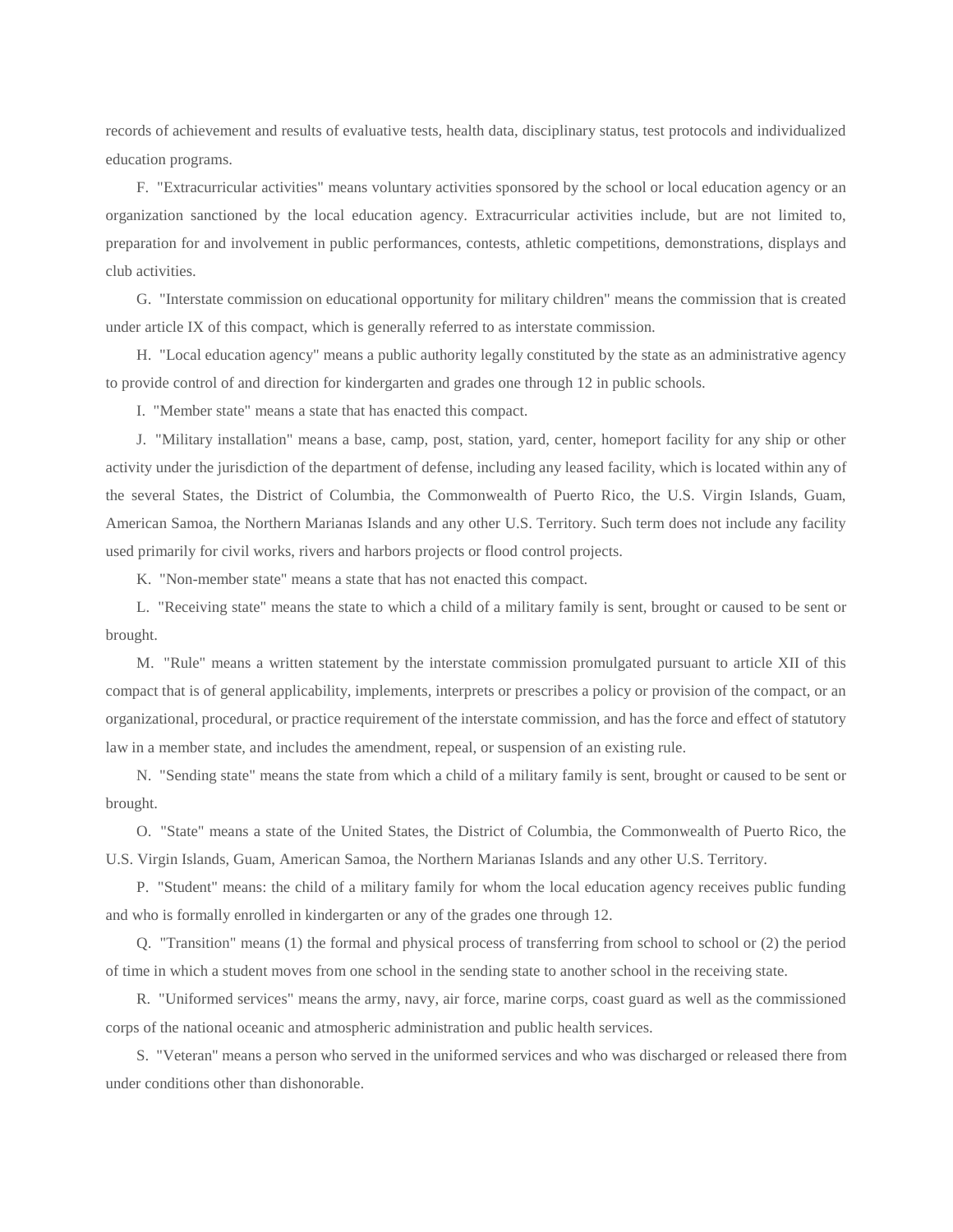#### **ARTICLE III. APPLICABILITY**

A. Except as otherwise provided in subsection B, this compact shall apply to the children of:

1. Active duty members of the uniformed services as defined in this compact, including members of the national guard and reserve on active duty orders pursuant to 10 U.S.C. section 1209 and 1211;

2. members or veterans of the uniformed services who are severely injured and medically discharged or retired for a period of one year after medical discharge or retirement; and

3. members of the uniformed services who die on active duty or as a result of injuries sustained on active duty for a period of one year after death.

B. The provisions of this interstate compact shall only apply to local education agencies as defined in this compact.

C. The provisions of this compact shall not apply to the children of:

1. Inactive members of the national guard and military reserves;

2. members of the uniformed services now retired, except as provided in paragraph 1;

3. veterans of the uniformed services, except as provided in paragraph 1; and

4. other United States department of defense personnel and other federal agency civilian and contract employees not defined as active duty members of the uniformed services.

## **ARTICLE IV. EDUCATIONAL RECORDS & ENROLLMENT**

A. Unofficial or "hand-carried" education records - In the event that official education records cannot be released to the parents for the purpose of transfer, the custodian of the records in the sending state shall prepare and furnish to the parent a complete set of unofficial educational records containing uniform information as determined by the interstate commission. Upon receipt of the unofficial education records by a school in the receiving state, the school shall enroll and appropriately place the student based on the information provided in the unofficial records pending validation by the official records, as quickly as possible.

B. Official education records or transcripts - Simultaneous with the enrollment and conditional placement of the student, the school in the receiving state shall request the student's official education record from the school in the sending state. Upon receipt of this request, the school in the sending state will process and furnish the official education records to the school in the receiving state within 10 days or within such time as is reasonably determined under the rules promulgated by the interstate commission.

C. Immunizations - Compacting states shall allow 30 days from the date of enrollment or within such time as is reasonably determined under the rules promulgated by the Interstate Commission, for students to obtain any immunizations required by the receiving state. For a series of immunizations, initial vaccinations must be obtained within 30 days or within such time as is reasonably determined under the rules promulgated by the interstate commission.

D. Kindergarten and First grade entrance age - Students shall be allowed to continue their enrollment at grade level in the receiving state commensurate with their grade level from a local education agency in the sending state at the time of transition, regardless of age. A student that has satisfactorily completed the prerequisite grade level in the local education agency in the sending state shall be eligible for enrollment in the next highest grade level in the receiving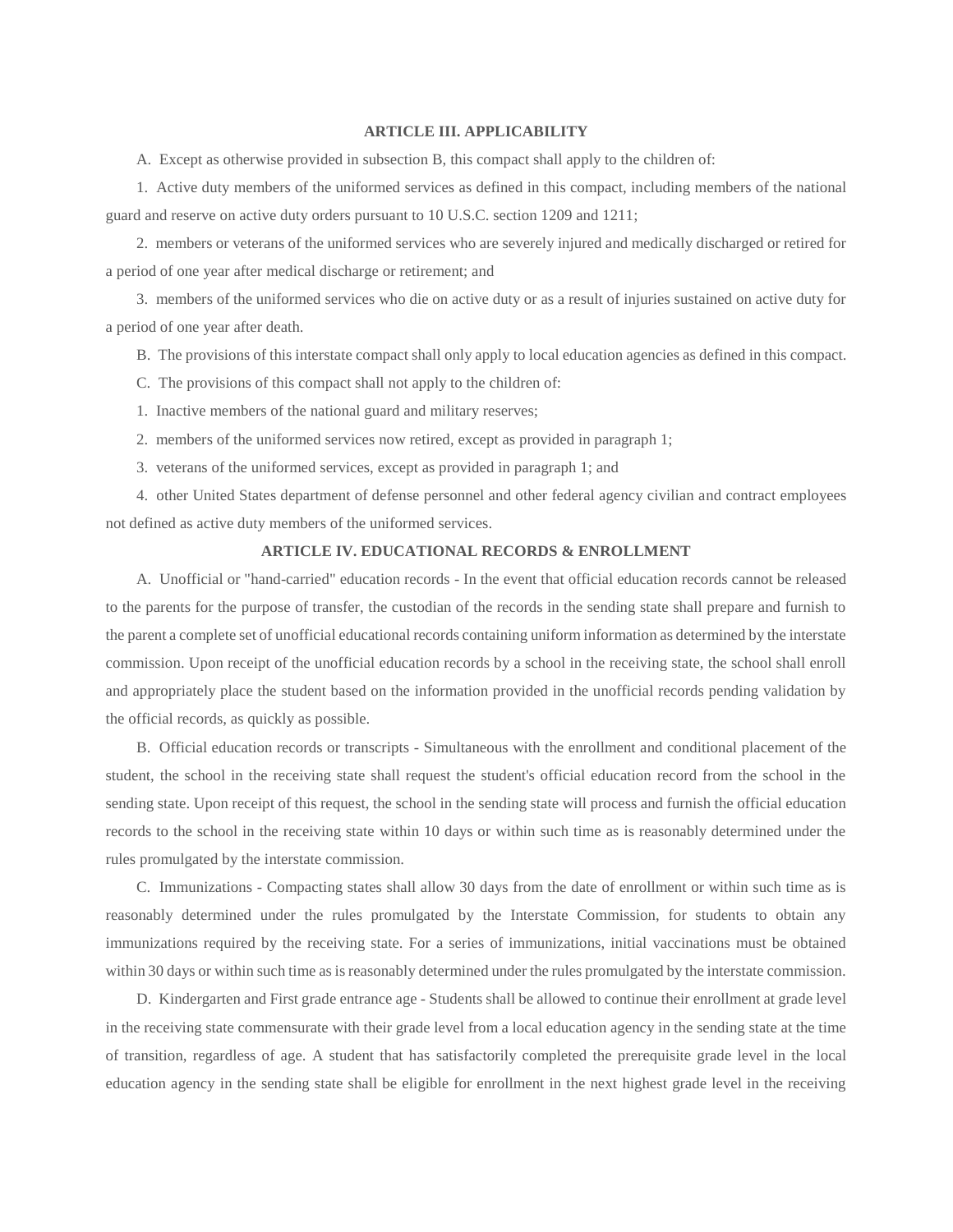state, regardless of age. A student transferring after the start of the school year in the receiving state shall enter the school in the receiving state on their validated level from an accredited school in the sending state.

# **ARTICLE V. PLACEMENT & ATTENDANCE**

A. Course placement - When the student transfers before or during the school year, the receiving state school initially shall honor placement of the student in educational courses based on the student's enrollment in the sending state school or educational assessments conducted at the school in the sending state if the courses are offered. Course placement includes but is not limited to honors, international baccalaureate, advanced placement, vocational, technical and career pathways courses. Continuing the student's academic program from the previous school and promoting placement in academically and career challenging courses should be paramount when considering placement. This does not preclude the school in the receiving state from performing subsequent evaluations to ensure appropriate placement and continued enrollment of the student in such courses.

B. Educational program placement - The receiving state school initially shall honor placement of the student in educational programs based on current educational assessments conducted at the school in the sending state or participation or placement in like programs in the sending state. Such programs include, but are not limited to, gifted and talented programs and English as a second language (ESL). This does not preclude the school in the receiving state from performing subsequent evaluations to ensure appropriate placement of the student.

C. Special education services - (1) In compliance with the federal requirements of the individuals with disabilities education act (IDEA), 20 U.S.C.A. section 1400 et seq., the receiving state initially shall provide comparable services to a student with disabilities based on the student's current individualized education program (IEP). (2) In compliance with the requirements of section 504 of the rehabilitation act, 29 U.S.C.A. section 794, and with Title II of the Americans with disabilities act, 42 U.S.C.A. sections 12131-12165, the receiving state shall make reasonable accommodations and modifications to address the needs of incoming students with disabilities, subject to an existing 504 or Title II plan, to provide the student with equal access to education. This does not preclude the school in the receiving state from performing subsequent evaluations to ensure appropriate placement of the student.

D. Placement flexibility - Local education agency administrative officials shall have flexibility in waiving course and program prerequisites or other preconditions for placement in courses and programs offered under the jurisdiction of the local education agency.

E. Absence as related to deployment activities - A student whose parent or legal guardian is an active duty member of the uniformed services and has been called to duty for, is on leave from, or immediately returned from deployment to a combat zone or combat support posting, shall be granted additional excused absences at the discretion of the local education agency superintendent to visit with the student's parent or legal guardian relative to such leave or deployment of the parent or guardian.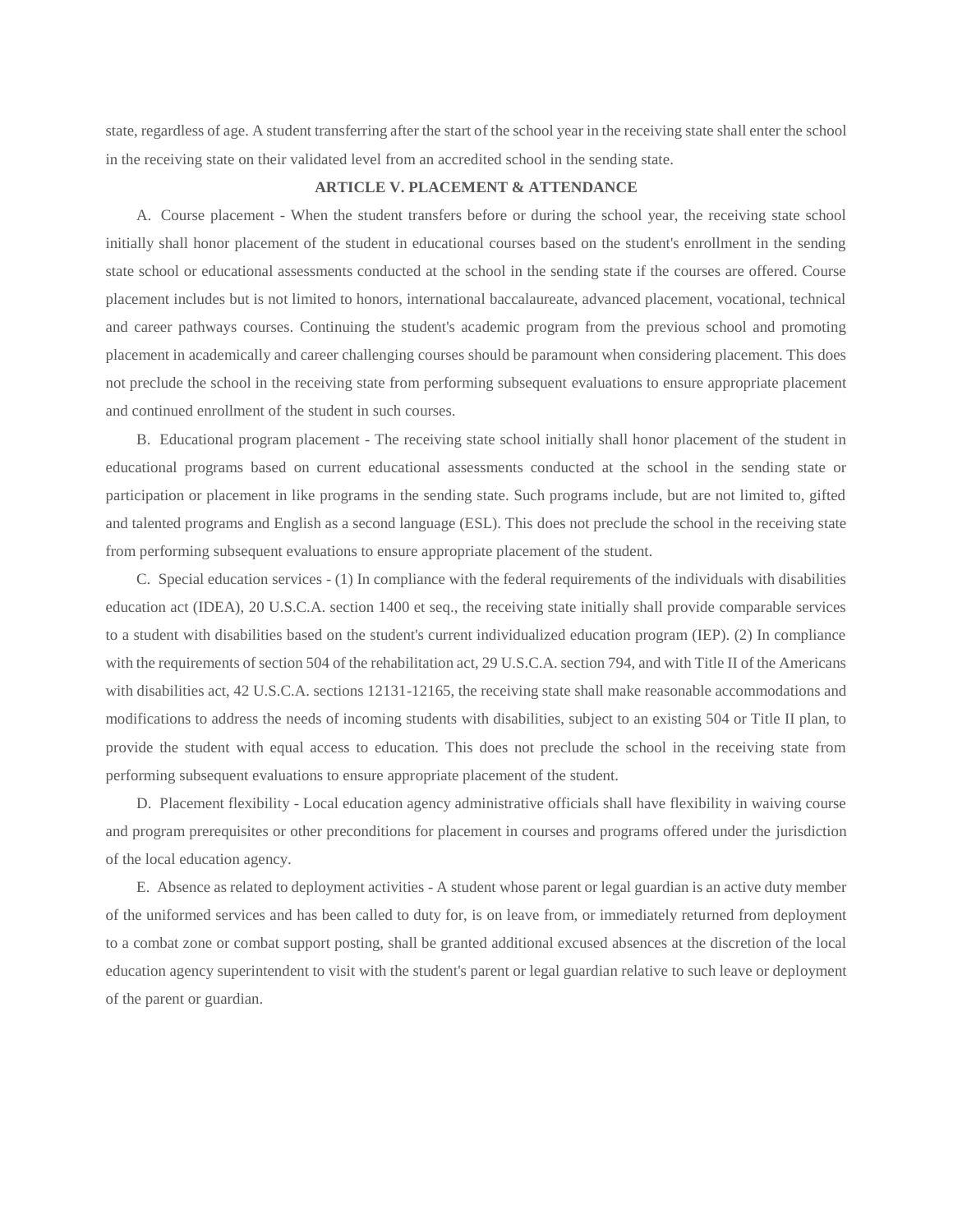#### **ARTICLE VI. ELIGIBILITY**

A. Eligibility for enrollment

1. Special power of attorney, relative to the guardianship of a child of a military family and executed under applicable law shall be sufficient for the purposes of enrollment and all other actions requiring parental participation and consent.

2. A local education agency shall be prohibited from charging local tuition to a transitioning military child placed in the care of a non-custodial parent or other person standing in loco parentis who lives in a jurisdiction other than that of the custodial parent.

3. A transitioning military child, placed in the care of a non-custodial parent or other person standing in loco parentis who lives in a jurisdiction other than that of the custodial parent, may continue to attend the school in which the child was enrolled while residing with the custodial parent.

B. Eligibility for extracurricular participation - State and local education agencies shall facilitate the opportunity for transitioning military children's inclusion in extracurricular activities, regardless of application deadlines, to the extent they are otherwise qualified.

# **ARTICLE VII. GRADUATION**

In order to facilitate the on-time graduation of children of military families:

A. Waiver requirements - Local education agency administrative officials shall waive specific courses required for graduation if similar course work has been satisfactorily completed in another local education agency or shall provide reasonable justification for denial. Should a waiver not be granted to a student who would qualify to graduate from the sending school, the local education agency shall provide an alternative means of acquiring required coursework so that graduation may occur on time.

B. Exit exams - States shall accept: (1) Exit or end-of-course exams required for graduation from the sending state; or (2) national norm-referenced achievement tests or (3) alternative testing, in lieu of testing requirements for graduation in the receiving state. In the event the above alternatives cannot be accommodated by the receiving state for a student transferring in the senior year, then the provisions of paragraph C of this article shall apply.

C. Transfers during senior year - Should a military student transferring at the beginning or during the senior year be ineligible to graduate from the receiving local education agency after all alternatives have been considered, the sending and receiving local education agencies shall ensure the receipt of a diploma from the sending local education agency, if the student meets the graduation requirements of the sending local education agency. In the event that one of the states in question is not a member of this compact, the member state shall use best efforts to facilitate the on-time graduation of the student in accordance with paragraphs A and B of this article.

# **ARTICLE VIII. STATE COORDINATION**

A. Each member state, through the creation of a state council or use of an existing body or board, shall provide for the coordination among its agencies of government, local education agencies and military installations concerning the state's participation in, and compliance with, this compact and interstate commission activities. While each member state may determine the membership of its own state council, its membership must include: The commissioner of education,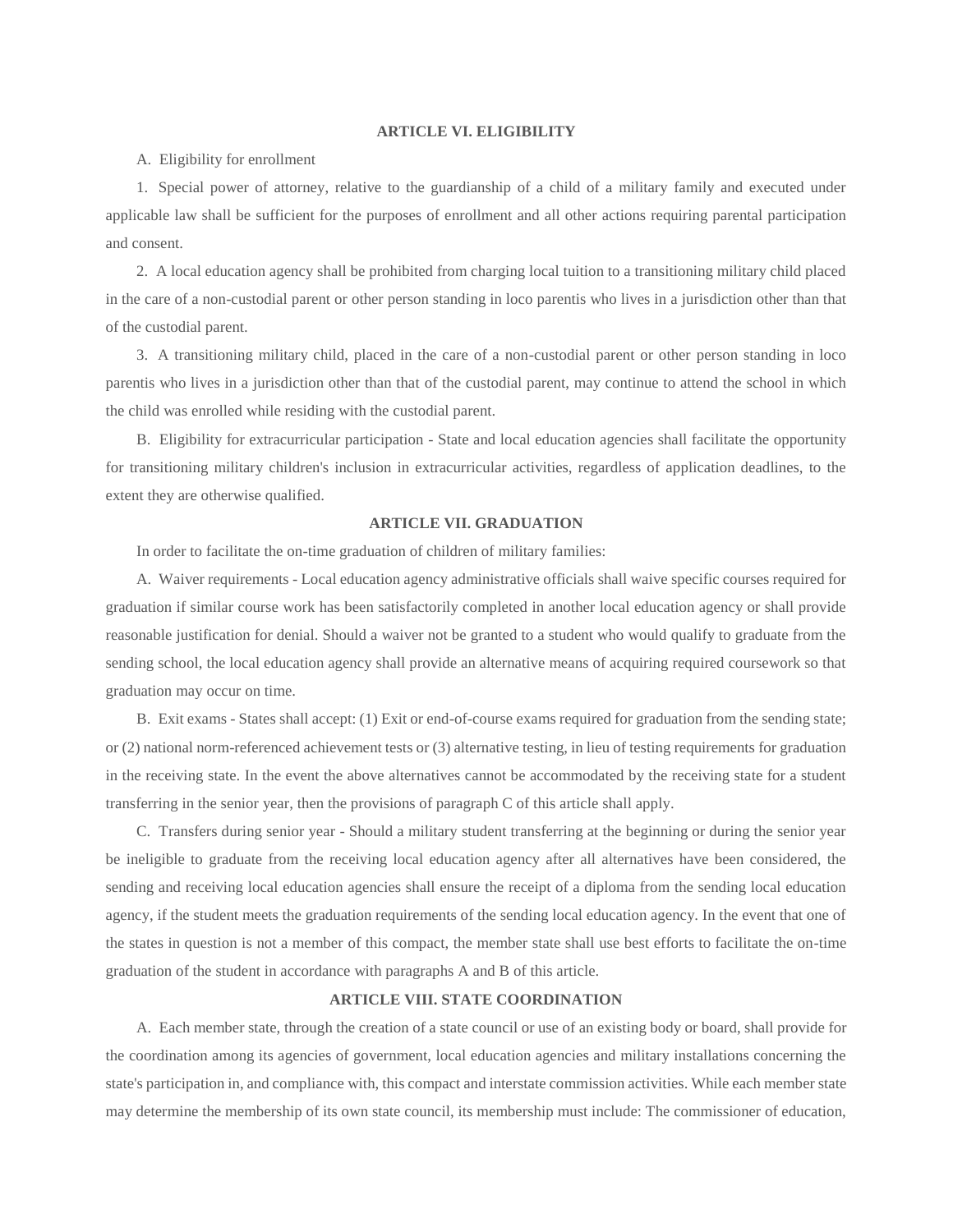a superintendent of a school district with a high concentration of military children, a representative from a military installation, one representative each from the legislative and executive branches of government and other offices and stakeholder groups the state council deems appropriate. A member state that does not have a school district deemed to contain a high concentration of military children may appoint a superintendent from another school district to represent local education agencies on the state council.

B. The state council of each member state shall appoint or designate a military family education liaison to assist military families and the state in facilitating the implementation of this compact.

C. The compact commissioner responsible for the administration and management of the state's participation in the compact shall be appointed by the governor or as otherwise determined by each member state.

D. The compact commissioner and the military family education liaison designated herein shall be ex-officio members of the state council, unless either is already a full voting member of the state council.

# **ARTICLE IX. INTERSTATE COMMISSION ON EDUCATIONAL OPPORTUNITY FOR MILITARY CHILDREN**

The member states hereby create the "interstate commission on educational opportunity for military children." The activities of the interstate commission are the formation of public policy and are a discretionary state function. The interstate commission shall:

A. Be a body corporate and joint agency of the member states and shall have all the responsibilities, powers and duties set forth herein, and such additional powers as may be conferred upon it by a subsequent concurrent action of the respective legislatures of the member states in accordance with the terms of this compact.

B. Consist of one interstate commission voting representative from each member state who shall be that state's compact commissioner.

1. Each member state represented at a meeting of the interstate commission is entitled to one vote.

2. A majority of the total member states shall constitute a quorum for the transaction of business, unless a larger quorum is required by the bylaws of the interstate commission.

3. A representative shall not delegate a vote to another member state. In the event the compact commissioner is unable to attend a meeting of the interstate commission, the governor or state council may delegate voting authority to another person from their state for a specified meeting.

4. The bylaws may provide for meetings of the interstate commission to be conducted by telecommunication or electronic communication.

C. Consist of ex-officio, non-voting representatives who are members of interested organizations. Such ex-officio members, as defined in the bylaws, may include but not be limited to, members of the representative organizations of military family advocates, local education agency officials, parent and teacher groups, the United States department of defense, the education commission of the states, the interstate agreement on the qualification of educational personnel and other interstate compacts affecting the education of children of military members.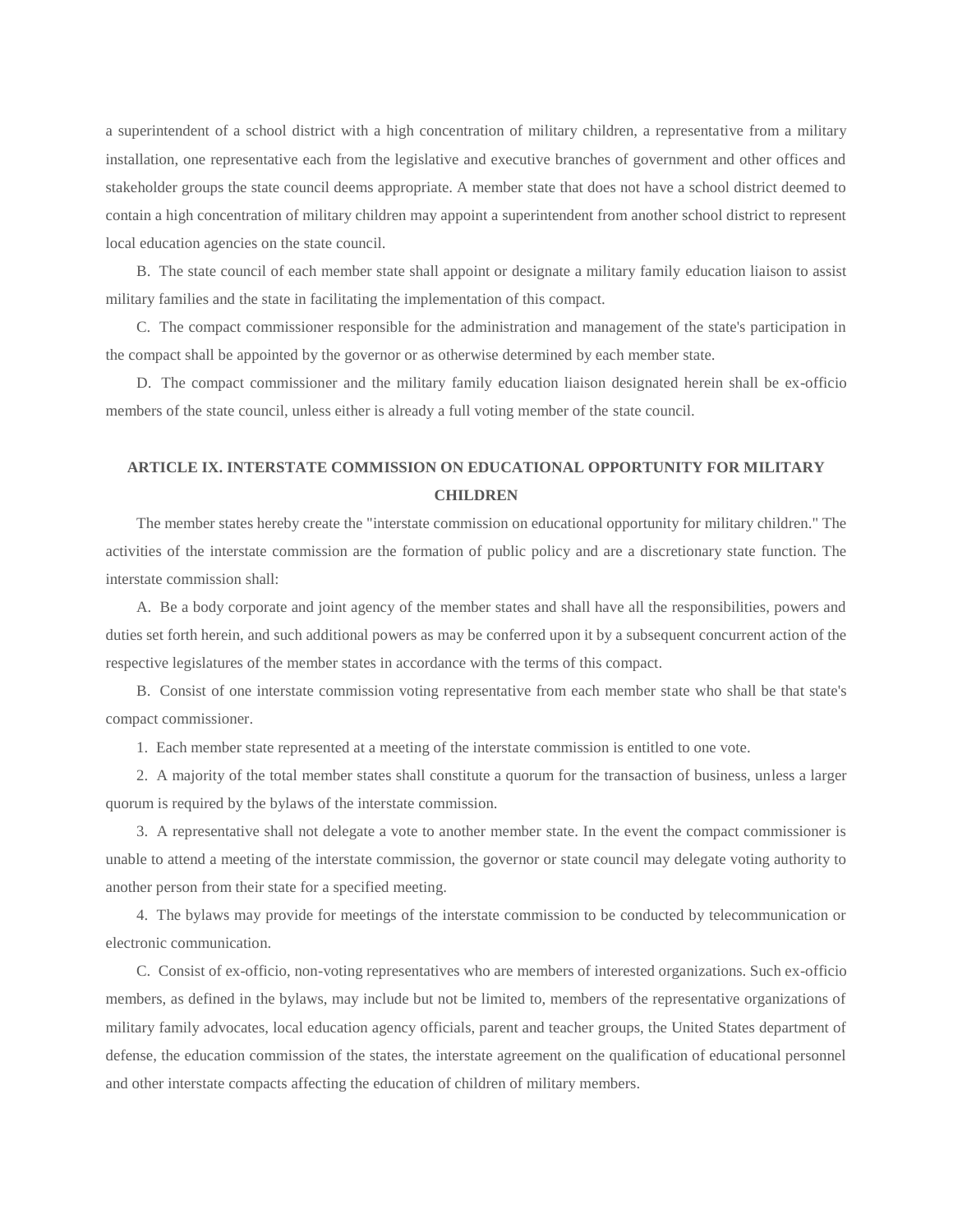D. Meet at least once each calendar year. The chairperson may call additional meetings and, upon the request of a simple majority of the member states, shall call additional meetings.

E. Establish an executive committee, whose members shall include the officers of the interstate commission and such other members of the interstate commission as determined by the bylaws. Members of the executive committee shall serve a one year term. Members of the executive committee shall be entitled to one vote each. The executive committee shall have the power to act on behalf of the interstate commission, with the exception of rulemaking, during periods when the interstate commission is not in session. The executive committee shall oversee the day-to-day activities of the administration of the compact including enforcement and compliance with the provisions of the compact, its bylaws and rules, and other such duties as deemed necessary. The United States department of defense, shall serve as an ex-officio, nonvoting member of the executive committee.

F. Establish bylaws and rules that provide for conditions and procedures under which the interstate commission shall make its information and official records available to the public for inspection or copying. The interstate commission may exempt from disclosure information or official records to the extent they would adversely affect personal privacy rights or proprietary interests.

G. Public notice shall be given by the interstate commission of all meetings and all meetings shall be open to the public, except as set forth in the rules or as otherwise provided in the compact. The interstate commission and its committees may close a meeting, or portion thereof, where it determines by two-thirds vote that an open meeting would be likely to:

1. Relate solely to the interstate commission's internal personnel practices and procedures;

2. disclose matters specifically exempted from disclosure by federal and state statute;

3. disclose trade secrets or commercial or financial information which is privileged or confidential;

4. involve accusing a person of a crime, or formally censuring a person;

5. disclose information of a personal nature where disclosure would constitute a clearly unwarranted invasion of personal privacy;

6. disclose investigative records compiled for law enforcement purposes; or

7. specifically relate to the interstate commission's participation in a civil action or other legal proceeding.

H. For a meeting, or portion of a meeting, closed pursuant to this provision, the interstate commission's legal counsel or designee shall certify that the meeting may be closed and shall reference each relevant exemptible provision. The interstate commission shall keep minutes which shall fully and clearly describe all matters discussed in a meeting and shall provide a full and accurate summary of actions taken, and the reasons therefore, including a description of the views expressed and the record of a roll call vote. All documents considered in connection with an action shall be identified in such minutes. All minutes and documents of a closed meeting shall remain under seal, subject to release by a majority vote of the interstate commission.

I. The interstate commission shall collect standardized data concerning the educational transition of the children of military families under this compact as directed through its rules which shall specify the data to be collected, the means of collection and data exchange and reporting requirements. Such methods of data collection, exchange and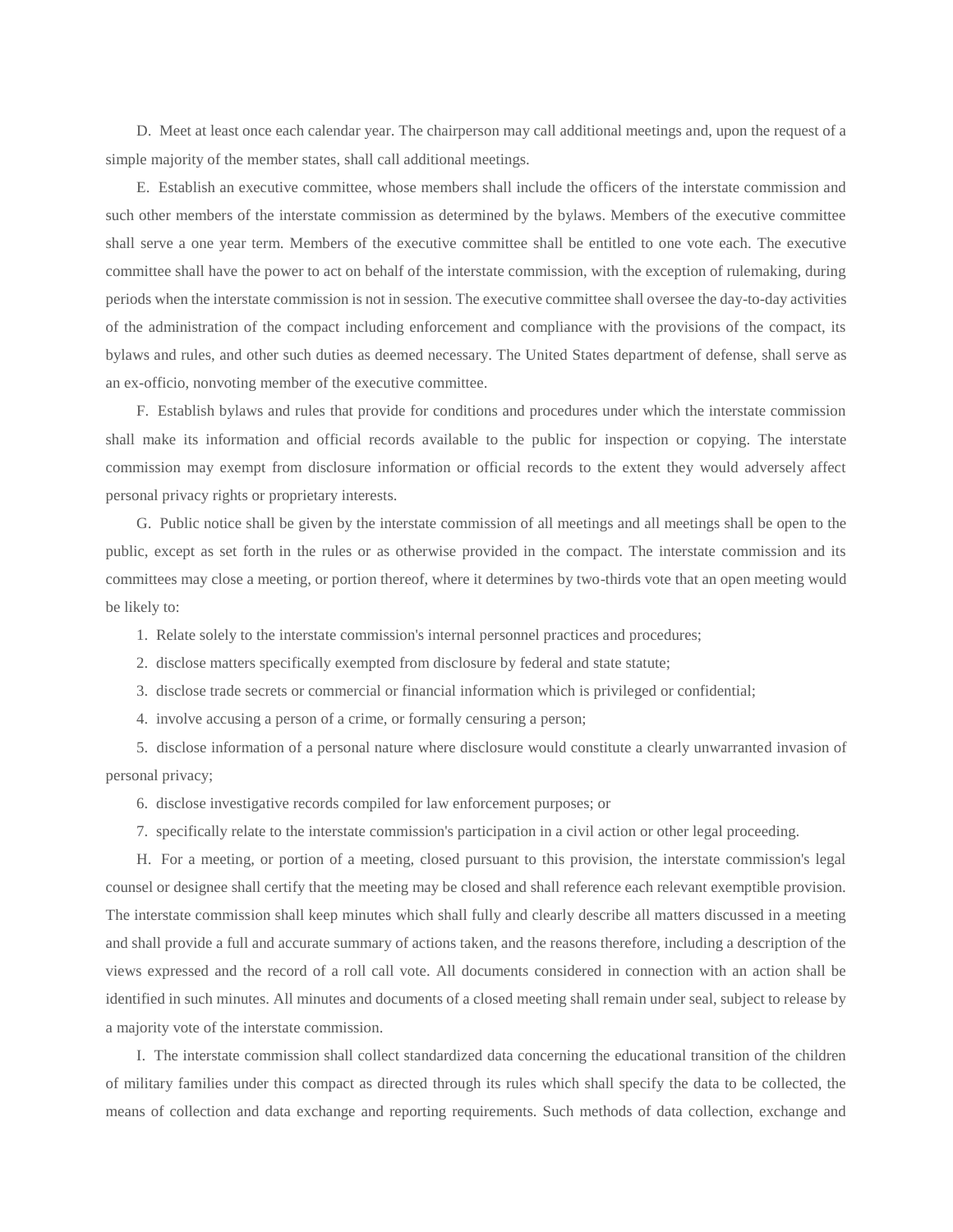reporting shall, in so far as is reasonably possible, conform to current technology and coordinate its information functions with the appropriate custodian of records as identified in the bylaws and rules.

J. The interstate commission shall create a process that permits military officials, education officials and parents to inform the interstate commission if and when there are alleged violations of the compact or its rules or when issues subject to the jurisdiction of the compact or its rules are not addressed by the state or local education agency. This section shall not be construed to create a private right of action against the interstate commission or any member state.

## **ARTICLE X. POWERS AND DUTIES OF THE INTERSTATE COMMISSION**

The interstate commission shall have the power to:

A. Provide for dispute resolution among member states.

B. Promulgate rules and take all necessary actions to effect the goals, purposes and obligations as enumerated in this compact. The rules shall have the force and effect of statutory law and shall be binding in the compact states to the extent and in the manner provided in this compact.

C. Issue, upon request of a member state, advisory opinions concerning the meaning or interpretation of the interstate compact, its bylaws, rules and actions.

D. Enforce compliance with the compact provisions, the rules promulgated by the interstate commission, and the bylaws, using all necessary and proper means, including, but not limited to, the use of judicial process.

- E. Establish and maintain offices which shall be located within one or more of the member states.
- F. Purchase and maintain insurance and bonds.
- G. Borrow, accept, hire or contract for services of personnel.

H. Establish and appoint committees including, but not limited to, an executive committee as required by article IX, which shall have the power to act on behalf of the interstate commission in carrying out its powers and duties hereunder.

I. Elect or appoint such officers, attorneys, employees, agents, or consultants, and to fix their compensation, define their duties and determine their qualifications; and to establish the interstate commission's personnel policies and programs relating to conflicts of interest, rates of compensation, and qualifications of personnel.

J. Accept any and all donations and grants of money, equipment, supplies, materials and services, and to receive, utilize, and dispose of it.

K. Lease, purchase, accept contributions or donations of, or otherwise to own, hold, improve or use any property, real, personal or mixed.

L. Sell, convey, mortgage, pledge, lease, exchange, abandon, or otherwise dispose of any property, real, personal or mixed.

M. Establish a budget and make expenditures.

N. Adopt a seal and bylaws governing the management and operation of the interstate commission.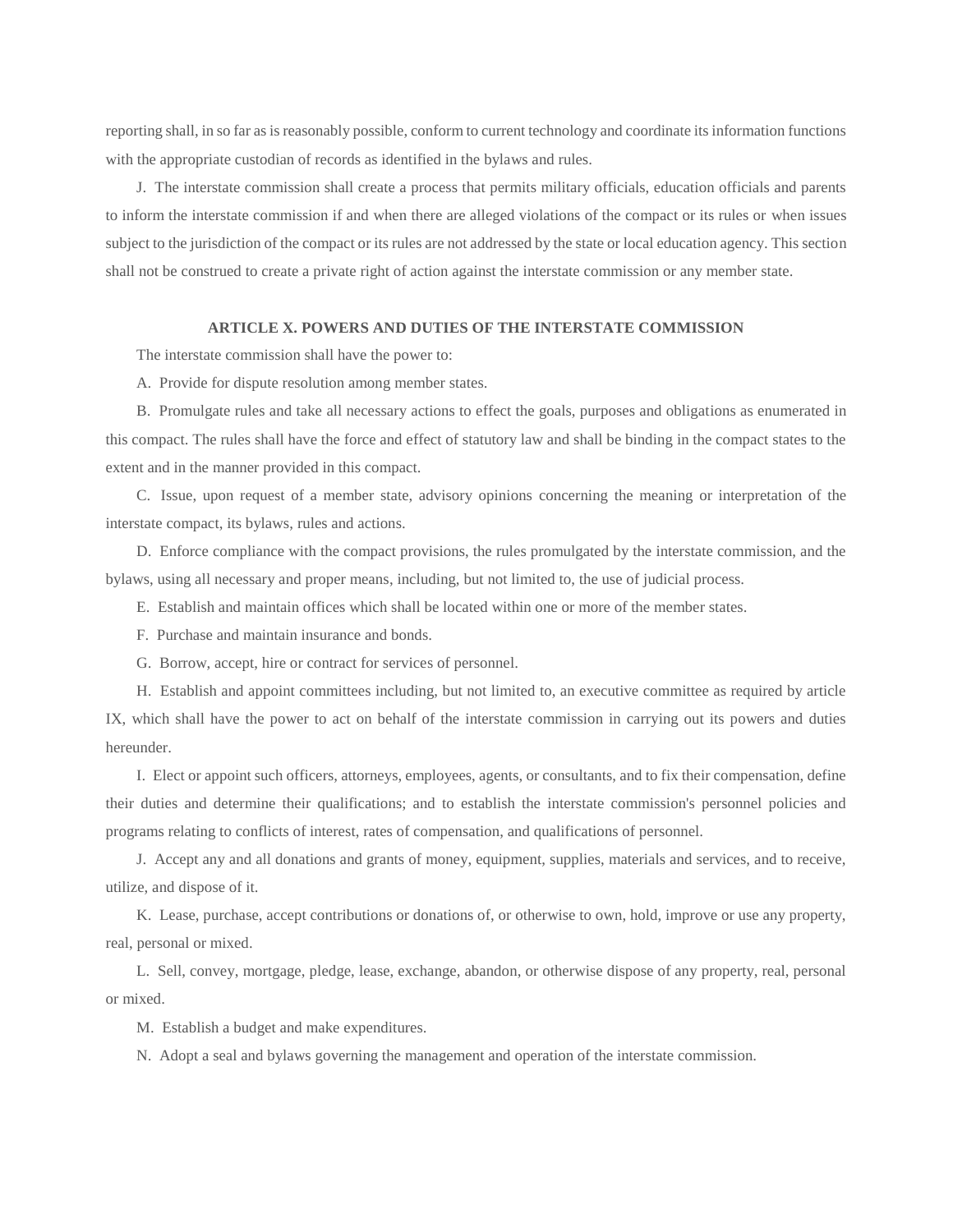O. Report annually to the legislatures, governors, judiciary, and state councils of the member states concerning the activities of the interstate commission during the preceding year. Such reports shall also include any recommendations that may have been adopted by the interstate commission.

P. Coordinate education, training and public awareness regarding the compact, its implementation and operation for officials and parents involved in such activity.

Q. Establish uniform standards for the reporting, collecting and exchanging of data.

R. Maintain corporate books and records in accordance with the bylaws.

S. Perform such functions as may be necessary or appropriate to achieve the purposes of this compact.

T. Provide for the uniform collection and sharing of information between and among member states, schools and military families under this compact.

## **ARTICLE XI. ORGANIZATION AND OPERATION OF THE INTERSTATE COMMISSION**

A. The interstate commission, by a majority of the members present and voting, within 12 months after the first interstate commission meeting, shall adopt bylaws to govern its conduct as may be necessary or appropriate to carry out the purposes of the compact, including, but not limited to:

1. Establishing the fiscal year of the interstate commission;

2. establishing an executive committee, and such other committees as may be necessary;

3. providing for the establishment of committees and for governing any general or specific delegation of authority or function of the interstate commission;

4. providing reasonable procedures for calling and conducting meetings of the interstate commission, and ensuring reasonable notice of each such meeting;

5. establishing the titles and responsibilities of the officers and staff of the interstate commission;

6. providing a mechanism for concluding the operations of the interstate commission and the return of surplus funds that may exist upon the termination of the compact after the payment and reserving of all of its debts and obligations; and

7. providing "start up" rules for initial administration of the compact.

B. The interstate commission, by a majority of the members, shall elect annually from among its members a chairperson, a vice-chairperson, and a treasurer, each of whom shall have such authority and duties as may be specified in the bylaws. The chairperson or, in the chairperson's absence or disability, the vice-chairperson, shall preside at all meetings of the interstate commission. The officers so elected shall serve without compensation or remuneration from the interstate commission. Subject to the availability of budgeted funds, the officers shall be reimbursed for ordinary and necessary costs and expenses incurred by them in the performance of their responsibilities as officers of the interstate commission.

C. Executive Committee, Officers and Personnel

1. The executive committee shall have such authority and duties as may be set forth in the bylaws, including but not limited to: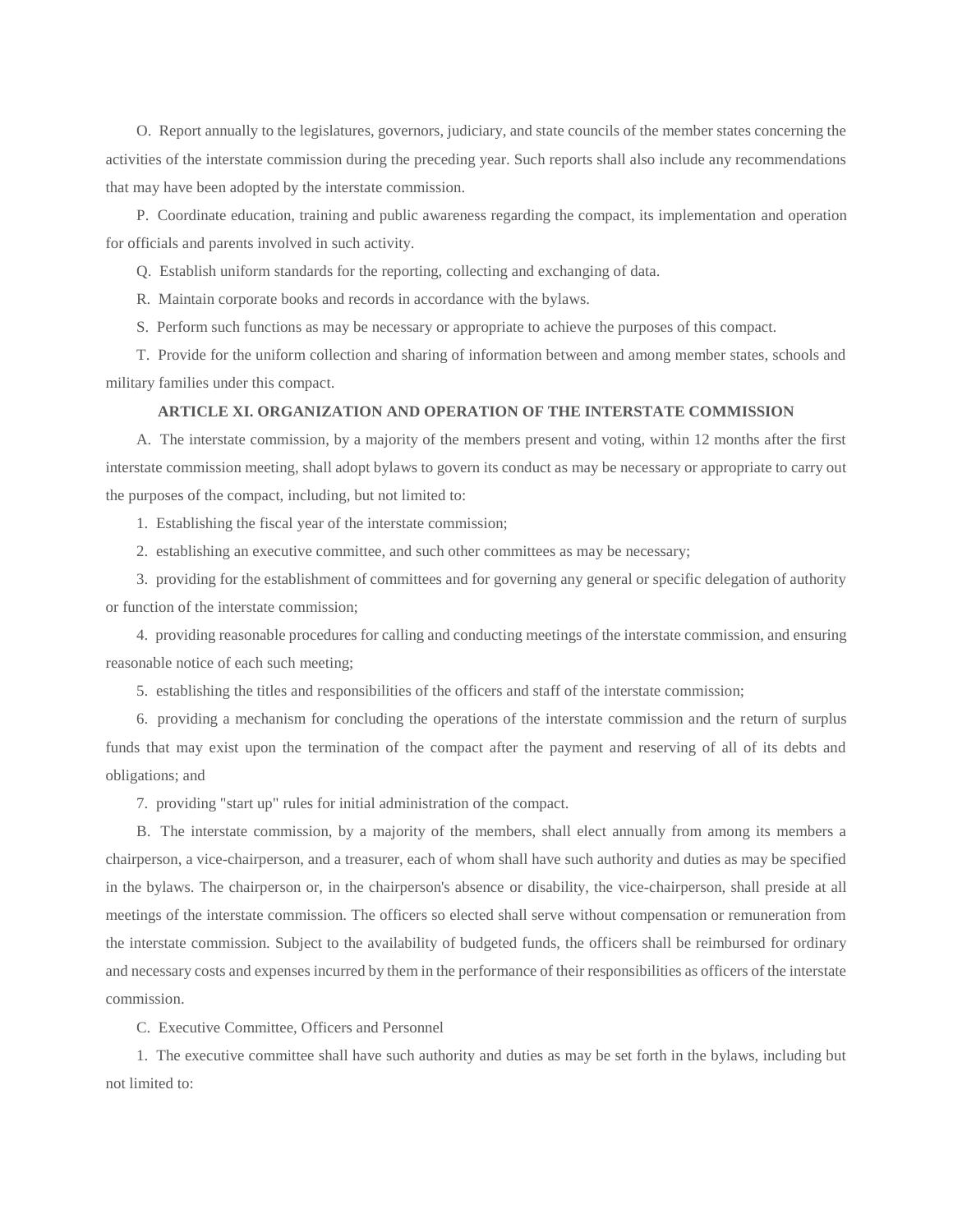a. Managing the affairs of the interstate commission in a manner consistent with the bylaws and purposes of the interstate commission;

b. overseeing an organizational structure within, and appropriate procedures for the interstate commission to provide for the creation of rules, operating procedures, and administrative and technical support functions; and

c. planning, implementing, and coordinating communications and activities with other state, federal and local government organizations in order to advance the goals of the interstate commission.

2. The executive committee may, subject to the approval of the interstate commission, appoint or retain an executive director for such period, upon such terms and conditions and for such compensation, as the interstate commission may deem appropriate. The executive director shall serve as secretary to the interstate commission, but shall not be a member of the interstate commission. The executive director shall hire and supervise such other persons as may be authorized by the interstate commission.

D. The interstate commission's executive director and its employees shall be immune from suit and liability, either personally or in their official capacity, for a claim for damage to or loss of property or personal injury or other civil liability caused by or arising out of or relating to an actual or alleged act, error, or omission that occurred, or that such person had a reasonable basis for believing occurred, within the scope of interstate commission employment, duties, or responsibilities; provided, that such person shall not be protected from suit or liability for damage, loss, injury, or liability caused by the intentional or willful and wanton misconduct of such person.

1. The liability of the interstate commission's executive director and employees or interstate commission representatives, acting within the scope of such person's employment or duties for acts, errors, or omissions occurring within such person's state may not exceed the limits of liability set forth under the constitution and laws of that state for state officials, employees, and agents. The interstate commission is considered to be an instrumentality of the states for the purposes of any such action. Nothing in this subsection shall be construed to protect such person from suit or liability for damage, loss, injury, or liability caused by the intentional or willful and wanton misconduct of such person.

2. The interstate commission shall defend the executive director and its employees and, subject to the approval of the attorney general or other appropriate legal counsel of the member state represented by an interstate commission representative, shall defend such interstate commission representative in any civil action seeking to impose liability arising out of an actual or alleged act, error or omission that occurred within the scope of interstate commission employment, duties or responsibilities, or that the defendant had a reasonable basis for believing occurred within the scope of interstate commission employment, duties, or responsibilities, provided that the actual or alleged act, error, or omission did not result from intentional or willful and wanton misconduct on the part of such person.

3. To the extent not covered by the state involved, member state, or the interstate commission, the representatives or employees of the interstate commission shall be held harmless in the amount of a settlement or judgment, including attorney's fees and costs, obtained against such persons arising out of an actual or alleged act, error, or omission that occurred within the scope of interstate commission employment, duties, or responsibilities, or that such persons had a reasonable basis for believing occurred within the scope of interstate commission employment, duties, or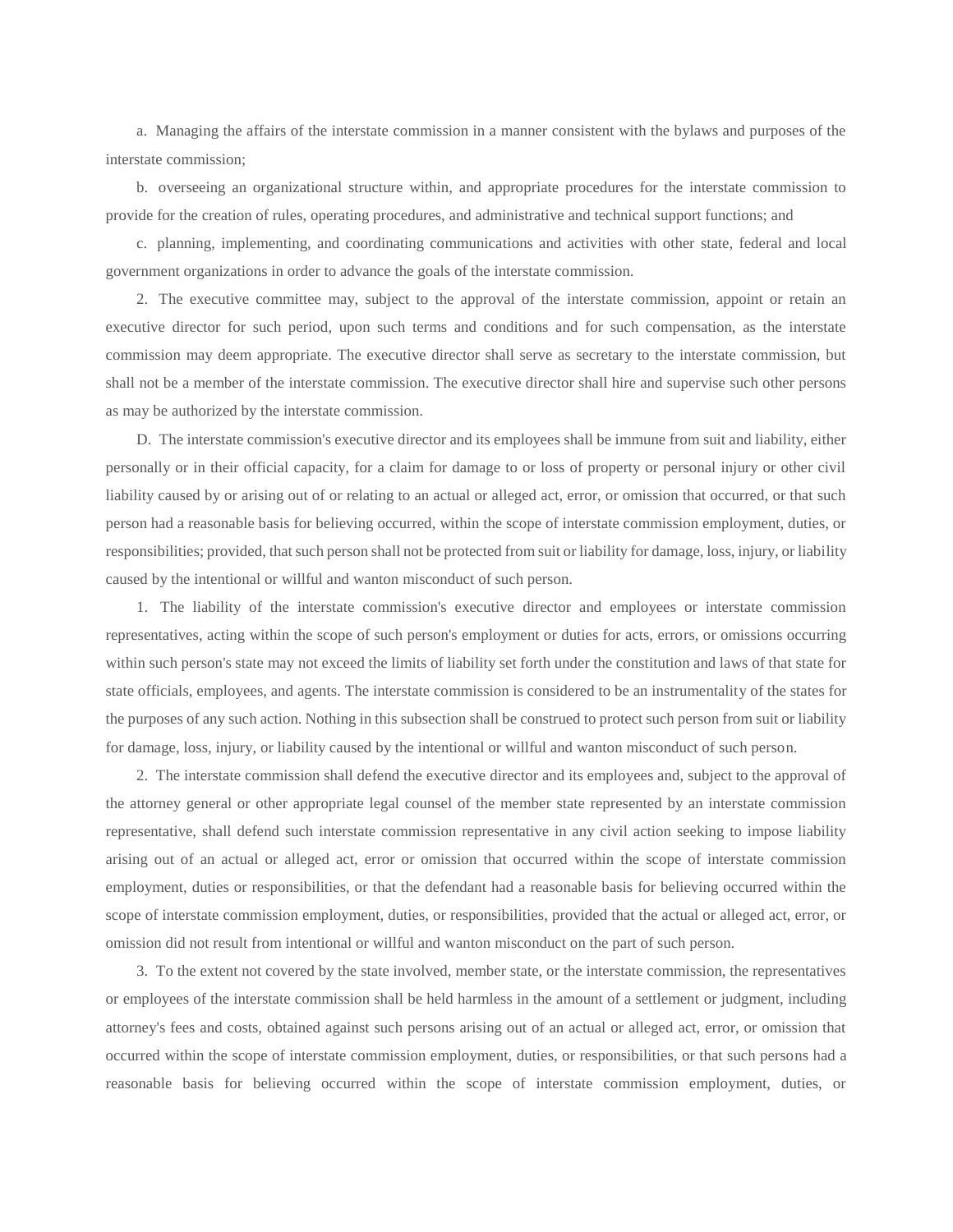responsibilities, provided that the actual or alleged act, error, or omission did not result from intentional or willful and wanton misconduct on the part of such persons.

## **ARTICLE XII. RULEMAKING FUNCTIONS OF THE INTERSTATE COMMISSION**

A. Rulemaking Authority - The interstate commission shall promulgate reasonable rules in order to effectively and efficiently achieve the purposes of this compact. Notwithstanding the foregoing, in the event the interstate commission exercises its rulemaking authority in a manner that is beyond the scope of the purposes of this act, or the powers granted hereunder, then such an action by the interstate commission shall be invalid and have no force or effect.

B. Rulemaking Procedure - Rules shall be made pursuant to a rulemaking process that substantially conforms to the "model state administrative procedure act," of 1981 Act, uniform laws annotated, Vol. 15, p.1 (2000) as amended, as may be appropriate to the operations of the interstate commission.

C. Not later than 30 days after a rule is promulgated, any person may file a petition for judicial review of the rule; provided, that the filing of such a petition shall not stay or otherwise prevent the rule from becoming effective unless the court finds that the petitioner has a substantial likelihood of success. The court shall give deference to the actions of the interstate commission consistent with applicable law and shall not find the rule to be unlawful if the rule represents a reasonable exercise of the interstate commission's authority.

D. If a majority of the legislatures of the compacting states rejects a rule by enactment of a statute or resolution in the same manner used to adopt the compact, then such rule shall have no further force and effect in any compacting state.

## **ARTICLE XIII. OVERSIGHT, ENFORCEMENT, AND DISPUTE RESOLUTION**

## A. Oversight

1. The executive, legislative and judicial branches of state government in each member state shall enforce this compact and shall take all actions necessary and appropriate to effectuate the compact's purposes and intent. The provisions of this compact and the rules promulgated hereunder shall have standing as statutory law.

2. All courts shall take judicial notice of the compact and the rules in any judicial or administrative proceeding in a member state pertaining to the subject matter of this compact which may affect the powers, responsibilities or actions of the interstate commission.

3. The interstate commission shall be entitled to receive all service of process in any such proceeding, and shall have standing to intervene in the proceeding for all purposes. Failure to provide service of process to the interstate commission shall render a judgment or order void as to the interstate commission, this compact or promulgated rules.

B. Default, Technical Assistance, Suspension and Termination - If the interstate commission determines that a member state has defaulted in the performance of its obligations or responsibilities under this compact, or the bylaws or promulgated rules, the interstate commission shall: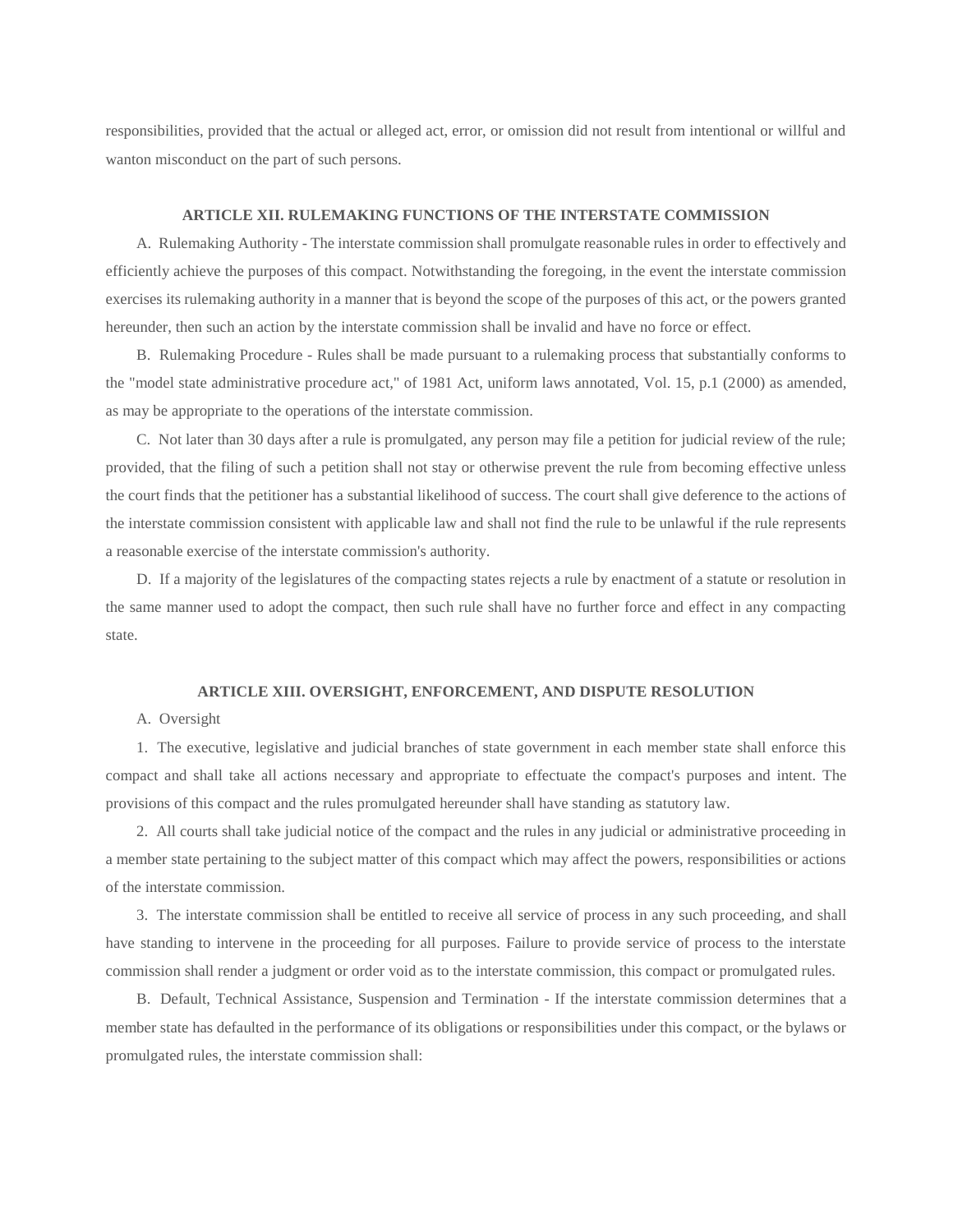1. Provide written notice to the defaulting state and other member states, of the nature of the default, the means of curing the default and any action taken by the interstate commission. The interstate commission shall specify the conditions by which the defaulting state must cure its default.

2. Provide remedial training and specific technical assistance regarding the default.

3. If the defaulting state fails to cure the default, the defaulting state shall be terminated from the compact upon an affirmative vote of a majority of the member states and all rights, privileges and benefits conferred by this compact shall be terminated from the effective date of termination. A cure of the default does not relieve the offending state of obligations or liabilities incurred during the period of the default.

4. Suspension or termination of membership in the compact shall be imposed only after all other means of securing compliance have been exhausted. Notice of intent to suspend or terminate shall be given by the interstate commission to the governor, the majority and minority leaders of the defaulting state's legislature, and each of the member states.

5. The state which has been suspended or terminated is responsible for all assessments, obligations and liabilities incurred through the effective date of suspension or termination including obligations, the performance of which extends beyond the effective date of suspension or termination.

6. The interstate commission shall not bear any costs relating to any state that has been found to be in default or which has been suspended or terminated from the compact, unless otherwise mutually agreed upon in writing between the interstate commission and the defaulting state.

7. The defaulting state may appeal the action of the interstate commission by petitioning the United States district court for the District of Columbia or the federal district where the interstate commission has its principal offices. The prevailing party shall be awarded all costs of such litigation including reasonable attorney's fees.

C. Dispute Resolution

1. The interstate commission shall attempt, upon the request of a member state, to resolve disputes which are subject to the compact and which may arise among member states and between member and non-member states.

2. The interstate commission shall promulgate a rule providing for both mediation and binding dispute resolution for disputes as appropriate.

D. Enforcement

1. The interstate commission, in the reasonable exercise of its discretion, shall enforce the provisions and rules of this compact.

2. The interstate commission, by majority vote of the members, may initiate legal action in the United States district court for the District of Columbia or, at the discretion of the interstate commission, in the federal district where the interstate commission has its principal offices, to enforce compliance with the provisions of the compact, its promulgated rules and bylaws, against a member state in default. The relief sought may include both injunctive relief and damages. In the event judicial enforcement is necessary the prevailing party shall be awarded all costs of such litigation including reasonable attorney's fees.

3. The remedies herein shall not be the exclusive remedies of the interstate commission. The interstate commission may avail itself of any other remedies available under state law or the regulation of a profession.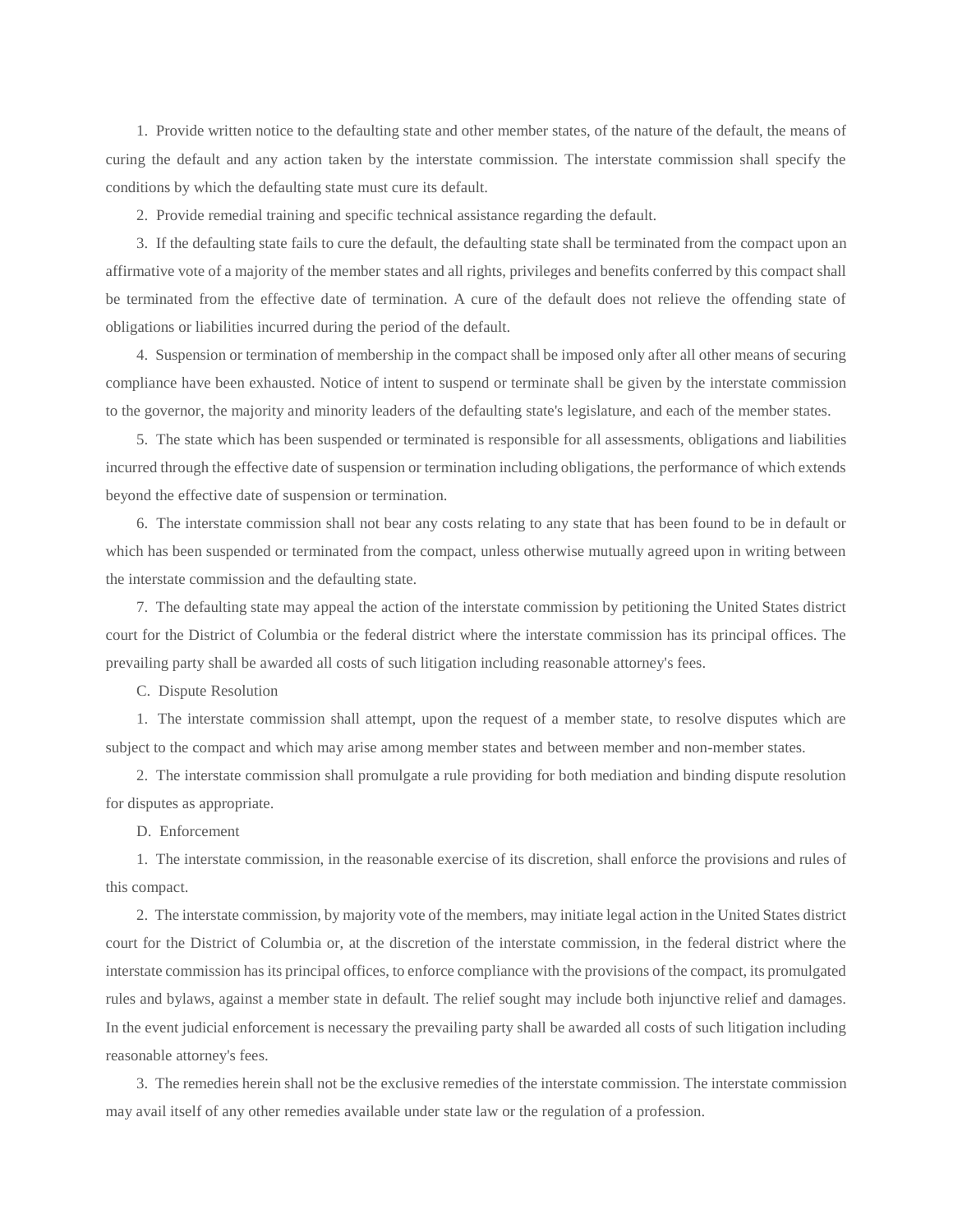#### **ARTICLE XIV. FINANCING OF THE INTERSTATE COMMISSION**

A. The interstate commission shall pay, or provide for the payment of the reasonable expenses of its establishment, organization and ongoing activities.

B. The interstate commission may levy on and collect an annual assessment from each member state to cover the cost of the operations and activities of the interstate commission and its staff which must be in a total amount sufficient to cover the interstate commission's annual budget as approved each year. The aggregate annual assessment amount shall be allocated based upon a formula to be determined by the interstate commission, which shall promulgate a rule binding upon all member states.

C. The interstate commission shall not incur obligations of any kind prior to securing the funds adequate to meet the same. The interstate commission shall not pledge the credit of any of the member states, except by and with the authority of the member state.

D. The interstate commission shall keep accurate accounts of all receipts and disbursements. The receipts and disbursements of the interstate commission shall be subject to the audit and accounting procedures established under its bylaws. All receipts and disbursements of funds handled by the interstate commission shall be audited yearly by a certified or licensed public accountant and the report of the audit shall be included in and become part of the annual report of the interstate commission.

#### **ARTICLE XV. MEMBER STATES, EFFECTIVE DATE AND AMENDMENT**

A. Any state is eligible to become a member state.

B. The compact shall become effective and binding upon legislative enactment of the compact into law by no less than 10 of the states. The effective date shall be no earlier than December 1, 2007. Thereafter it shall become effective and binding as to any other member state upon enactment of the compact into law by that state. The governors of nonmember states or their designees shall be invited to participate in the activities of the interstate commission on a nonvoting basis prior to adoption of the compact by all states.

C. The interstate commission may propose amendments to the compact for enactment by the member states. No amendment shall become effective and binding upon the interstate commission and the member states unless and until it is enacted into law by unanimous consent of the member states.

## **ARTICLE XVI. WITHDRAWAL AND DISSOLUTION**

#### A. Withdrawal

1. Once effective, the compact shall continue in force and remain binding upon each and every member state. A member state may withdraw from the compact specifically repealing the statute, which enacted the compact into law.

2. Withdrawal from this compact shall be by the enactment of a statute repealing the same, but shall not take effect until one year after the effective date of such statute and until written notice of the withdrawal has been given by the withdrawing state to the governor of each other member jurisdiction.